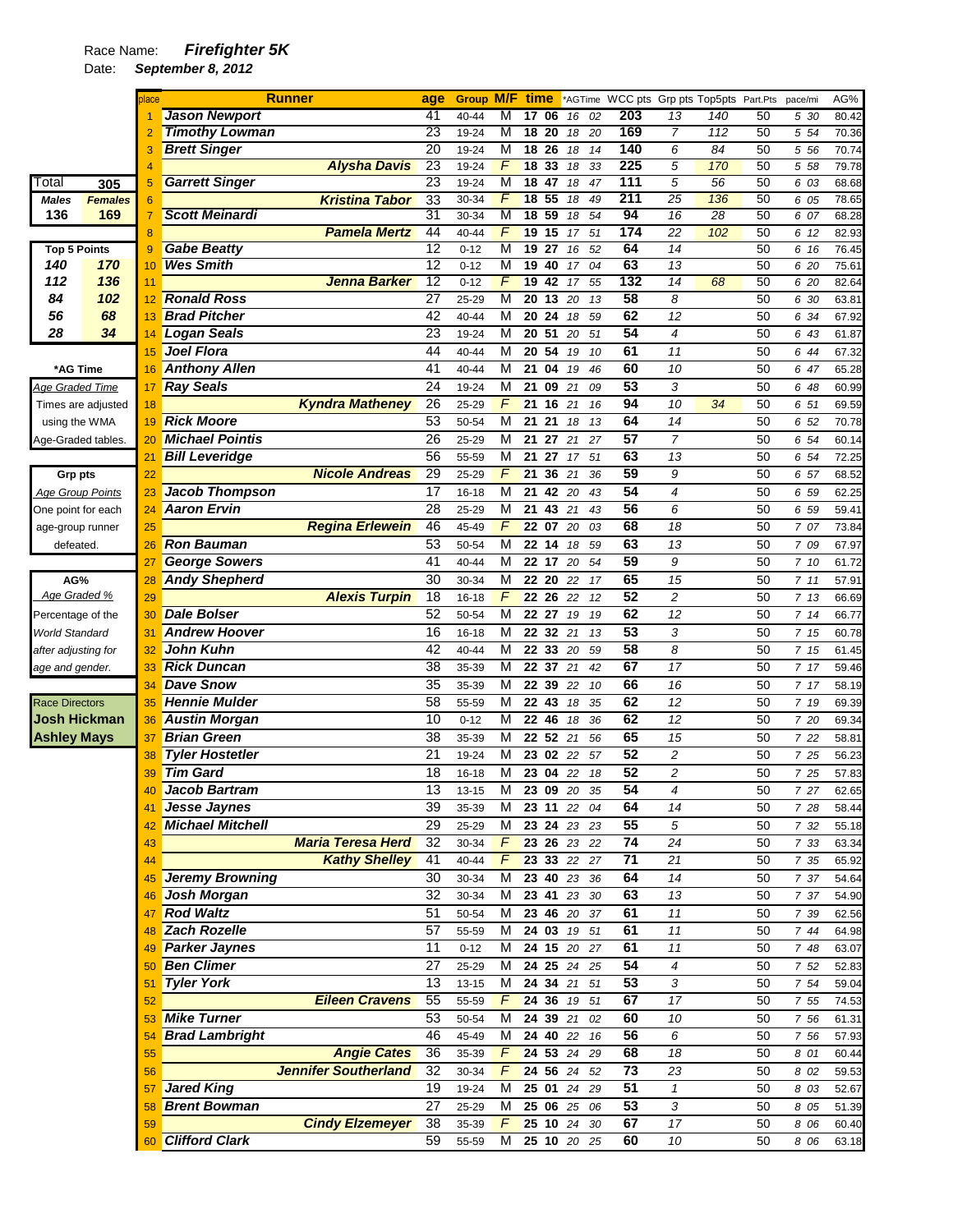## Race Name: *Firefighter 5K*

| place | <b>Runner</b>            |                        | age             | <b>Group M/F time</b> |                |                    |             |          |    |                 | *AGTime WCC pts Grp pts Top5pts Part.Pts |    | pace/mi | AG%                |
|-------|--------------------------|------------------------|-----------------|-----------------------|----------------|--------------------|-------------|----------|----|-----------------|------------------------------------------|----|---------|--------------------|
| 61    | <b>Alex Reynolds</b>     |                        | 11              | $0 - 12$              | М              | 25 11              |             | 21       | 14 | 60              | 10                                       | 50 | 8 06    | 60.74              |
| 62    | <b>Kevin Shelley</b>     |                        | 46              | 45-49                 | М              |                    | 25 14 22    |          | 47 | 55              | 5                                        | 50 | 8 07    | 56.63              |
| 63    | <b>Tom Carrico</b>       |                        | 59              | 55-59                 | М              | 25 15              |             | 20       | 29 | 59              | 9                                        | 50 | 8 08    | 62.97              |
| 64    |                          | <b>Melissa Johnson</b> | 31              | 30-34                 | $\sqrt{2}$     | $\overline{25}$ 17 |             | 25       | 15 | $\overline{72}$ | 22                                       | 50 | 8 08    | 58.61              |
| 65    | Jordan Levon             |                        | 9               | $0 - 12$              | М              | 25 30              |             | 20       | 07 | 59              | 9                                        | 50 | 8 12    | 64.15              |
| 66    | <b>Joe Nocton</b>        |                        | 57              | 55-59                 | М              | 25 33              |             | 21       | 05 | 58              | 8                                        | 50 | 8 13    | 61.17              |
| 67    |                          | <b>Taylor McCullum</b> | 20              | 19-24                 | F              | 25 38              |             | 25       | 37 | 54              | 4                                        | 50 | 8 15    | 57.76              |
| 68    | <b>Dave Pointis</b>      |                        | 61              | 60-64                 | M              | 25 51              |             | 20       | 36 | 53              | 3                                        | 50 | 8 19    | 62.60              |
| 69    | James Fagan              |                        | 50              | 50-54                 | М              | 25 53              |             | 22       | 38 | 59              | 9                                        | 50 | 8 20    | 56.98              |
| 70    | <b>Jon Weigel</b>        |                        | 13              | 13-15                 | M              | 25                 | 55          | 23       | 03 | 52              | $\overline{c}$                           | 50 | 8 21    | 55.96              |
| 71    | <b>Craig Weigel</b>      |                        | $\overline{34}$ | 30-34                 | М              |                    | 25 55 25    |          | 30 | 62              | 12                                       | 50 | 8 21    | 50.58              |
| 72    | <b>Michael Mills</b>     |                        | 58              | 55-59                 | M              | 25                 | 57          | 21       | 14 | 57              | 7                                        | 50 | 8 21    | 60.74              |
| 73    | <b>Jeff Cornett</b>      |                        | 42              | 40-44                 | М              | 25 58              |             | 24       | 10 | 57              | 7                                        | 50 | 8 21    | 53.36              |
| 74    | <b>Tim Green</b>         |                        | 45              | 45-49                 | M              | 26 21              |             | 23       | 59 | 54              | 4                                        | 50 | 8 29    | 53.80              |
|       | <b>Andy Frazier</b>      |                        | 33              | 30-34                 | М              | 26 21              |             |          | 03 | 61              | 11                                       | 50 |         |                    |
| 75    | <b>Skip Moore</b>        |                        | 45              |                       | М              | 26 25              |             | 26<br>24 | 02 | 53              | 3                                        | 50 | 8 2 9   | 49.53              |
| 76    | <b>Matt Glover</b>       |                        |                 | 45-49                 |                |                    |             |          |    | 51              |                                          |    | 8 30    | 53.67              |
| 77    |                          |                        | 16              | 16-18                 | М              |                    | 26 27 24    |          | 55 | 52              | 1                                        | 50 | 8 31    | 51.78              |
| 78    | <b>Jim Robertson</b>     |                        | 61              | 60-64                 | М              | 26 27              |             | 21       | 05 |                 | $\overline{c}$                           | 50 | 8 31    | 61.18              |
| 79    | <b>Chip Foster</b>       |                        | 51              | 50-54                 | М              | 26 28              |             | 22       | 58 | 58              | 8                                        | 50 | 8 31    | 56.18              |
| 80    | <b>William Gigliotti</b> |                        | 54              | 50-54                 | M              | 26 34              |             | 22       | 29 | $\overline{57}$ | 7                                        | 50 | 8 33    | 57.36              |
| 81    | <b>Raymond Blevins</b>   |                        | 54              | 50-54                 | М              | 26 41              |             | 22       | 35 | 56              | 6                                        | 50 | 8 35    | 57.11              |
| 82    | <b>Gene Black</b>        |                        | $\overline{70}$ | $70+$                 | M              | 26 47              |             | 19       | 36 | 52              | $\overline{c}$                           | 50 | 8 37    | 65.81              |
| 83    | <b>Vincent Roush</b>     |                        | 56              | 55-59                 | М              | 26 49              |             | 22       | 19 | 56              | 6                                        | 50 | 8 38    | 57.79              |
| 84    |                          | <b>Melissa Moore</b>   | 44              | 40-44                 | F              | 26 52              |             | 24       | 54 | 70              | 20                                       | 50 | 8 39    | 59.42              |
| 85    | <b>Rob Hutchens</b>      |                        | 46              | 45-49                 | M              | 27                 | 04          | 24       | 26 | 52              | $\overline{c}$                           | 50 | 8 43    | 52.79              |
| 86    |                          | <b>Teri Kissick</b>    | 41              | 40-44                 | F              | 27 06              |             | 25       | 50 | 69              | 19                                       | 50 | 8 43    | 57.29              |
| 87    | <b>Mike Glover</b>       |                        | 42              | 40-44                 | М              | 27                 | 11          | 25       | 18 | 56              | 6                                        | 50 | 8 45    | 50.97              |
| 88    | <b>Elisha Frazier</b>    |                        | 30              | 30-34                 | М              | 27                 | 19          | 27       | 15 | 60              | 10                                       | 50 | 8 48    | 47.34              |
| 89    | <b>Tony Farley</b>       |                        | 36              | 35-39                 | M              | 27                 | 25          | 26       | 40 | 63              | 13                                       | 50 | 8 49    | 48.36              |
| 90    | <b>Jim Edwards</b>       |                        | 61              | 60-64                 | М              |                    | 27 27 21    |          | 53 | 51              | $\mathbf{1}$                             | 50 | 8 50    | 58.95              |
| 91    | <b>Kyle Kolopanis</b>    |                        | 29              | 25-29                 | М              | 27                 | 35          | 27       | 34 | 52              | $\overline{c}$                           | 50 | 8 53    | 46.81              |
| 92    |                          | <b>Amber York</b>      | 26              | 25-29                 | F              | 27 43              |             | 27       | 43 | 58              | 8                                        | 50 | 8 55    | 53.40              |
| 93    |                          | <b>Heather Wampole</b> | 30              | 30-34                 | F              | 27                 | 44          | 27       | 44 | 71              | 21                                       | 50 | 8 56    | 53.38              |
| 94    |                          | <b>Belinda Gray</b>    | 53              | 50-54                 | $\overline{F}$ | 27 49              |             | 23       | 04 | 68              | 18                                       | 50 | 8 57    | 64.16              |
| 95    |                          | <b>Lora Lock</b>       | 42              | 40-44                 | $\overline{F}$ | 27                 | 49          | 26       | 18 | 68              | 18                                       | 50 | 8 57    | 56.29              |
| 96    |                          | <b>Kiersten Merida</b> | 15              | 13-15                 | F              | 27                 | 59          | 26       | 43 | 52              | $\overline{c}$                           | 50 | 9 00    | 55.38              |
| 97    |                          | <b>Haley Hall</b>      | 17              | 16-18                 | F              | 27                 | 59          | 27       | 24 | 51              | $\mathbf{1}$                             | 50 | 9 00    | 54.02              |
| 98    |                          | <b>Sabrena Bartram</b> | 49              | 45-49                 | $\overline{F}$ | 28 05              |             | 24       | 32 | 67              | 17                                       | 50 | 9 02    | 60.35              |
| 99    | <b>Peter Larson</b>      |                        | 36              | 35-39                 | М              | $28\overline{05}$  |             | 27       | 19 | 62              | $\overline{12}$                          | 50 | 9 02    | 47.21              |
|       | 100 Travis Cates         |                        | 38              | 35-39                 | М              |                    | 28 08 26 59 |          |    | 61              | 11                                       | 50 | 9 03    | 47.80              |
| 101   | Joe Farlow               |                        | 37              | 35-39                 | М              |                    | 28 09 27    |          | 12 | 60              | 10                                       | 50 | 9 04    | 47.43              |
| 102   |                          | <b>Susan Steele</b>    | 53              | 50-54                 | F              |                    | 28 11 23    |          | 22 | 67              | 17                                       | 50 | 9 04    | 63.33              |
|       | 103 Jon Carter           |                        | 41              | 40-44                 | М              |                    | 28 12 26    |          | 27 | 55              | 5                                        | 50 | 9 05    | 48.77              |
|       | 104 Hunter Lambright     |                        | 21              | 19-24                 | М              |                    | 28 14 28    |          | 07 | 50              | 0                                        | 50 | 9 0 5   | 45.87              |
| 105   |                          | <b>Sarah Fields</b>    | 33              | 30-34                 | F              |                    | 28 18 28    |          | 09 | 70              | 20                                       | 50 | 9 07    | 52.57              |
| 106   |                          | <b>Stacy Brenneke</b>  | 41              | 40-44                 | F              | 28 22              |             | 27       | 03 | 67              | 17                                       | 50 | 9 08    | $\overline{54.73}$ |
| 107   |                          | <b>Toni Callhan</b>    | 44              | 40-44                 | F              |                    | 28 29 26    |          | 24 | 66              | 16                                       | 50 | 9 10    | 56.05              |
| 108   |                          | <b>Kimberly Dailey</b> | 46              | 45-49                 | F              |                    | 28 30 25    |          | 50 | 66              | 16                                       | 50 | 9 10    | 57.30              |
| 109   |                          | <b>Karsen Morgan</b>   | 8               | $0 - 12$              | F              |                    | 28 31 23    |          | 18 | 63              | 13                                       | 50 | 9 11    | 63.52              |
|       | 110 Dustin Russell       |                        | 32              | 30-34                 | М              |                    | 28 32 28    |          | 19 | 59              | 9                                        | 50 | 9 11    | 45.57              |
| 111   | <b>Alex Beatty</b>       |                        | 8               | $0 - 12$              | М              |                    | $28$ 34 21  |          | 39 | 58              | 8                                        | 50 | 9 12    | 59.58              |
| 112   |                          | <b>Angela Ketron</b>   | 41              | 40-44                 | F              |                    | 28 37 27    |          | 17 | 65              | 15                                       | 50 | 9 13    | 54.25              |
|       | 113 Jerry Winkler        |                        | 58              | 55-59                 | М              |                    | 28 39 23    |          | 27 | 55              | 5                                        | 50 | 9 13    | 55.02              |
| 114   |                          | <b>Heather Fisher</b>  | 37              | 35-39                 | F              | 28 41              |             | 28       | 05 | 66              | 16                                       | 50 | 9 14    | 52.69              |
|       | 115 Brian Fisher         |                        | 42              |                       | М              |                    | 28 45 26    |          | 46 | 54              | 4                                        | 50 |         |                    |
|       | 116 Shane McDaniel       |                        | 38              | 40-44                 | М              |                    | 28 46 27    |          | 36 | 59              | 9                                        | 50 | 9 15    | 48.20              |
|       |                          |                        |                 | 35-39                 | F              |                    |             |          |    | 57              | 7                                        |    | 9 16    | 46.75              |
| 117   | 118 Don Beatty           | <b>Angela Kritsch</b>  | 27<br>43        | 25-29                 |                |                    | 28 47 28    |          | 47 | 53              |                                          | 50 | 9 16    | 51.42              |
|       |                          |                        |                 | 40-44                 | М              |                    | 28 49 26    |          | 38 |                 | 3                                        | 50 | 9 17    | 48.45              |
| 119   |                          | <b>Manda Light</b>     | 30              | 30-34                 | $\overline{F}$ |                    | 28 55 28    |          | 54 | 69              | 19                                       | 50 | 9 18    | 51.20              |
|       | 120 Dennis Mann          |                        | 68              | 65-69                 | М              |                    | 29 25 22    |          | 00 | 51              | 1                                        | 50 | 9 28    | 58.63              |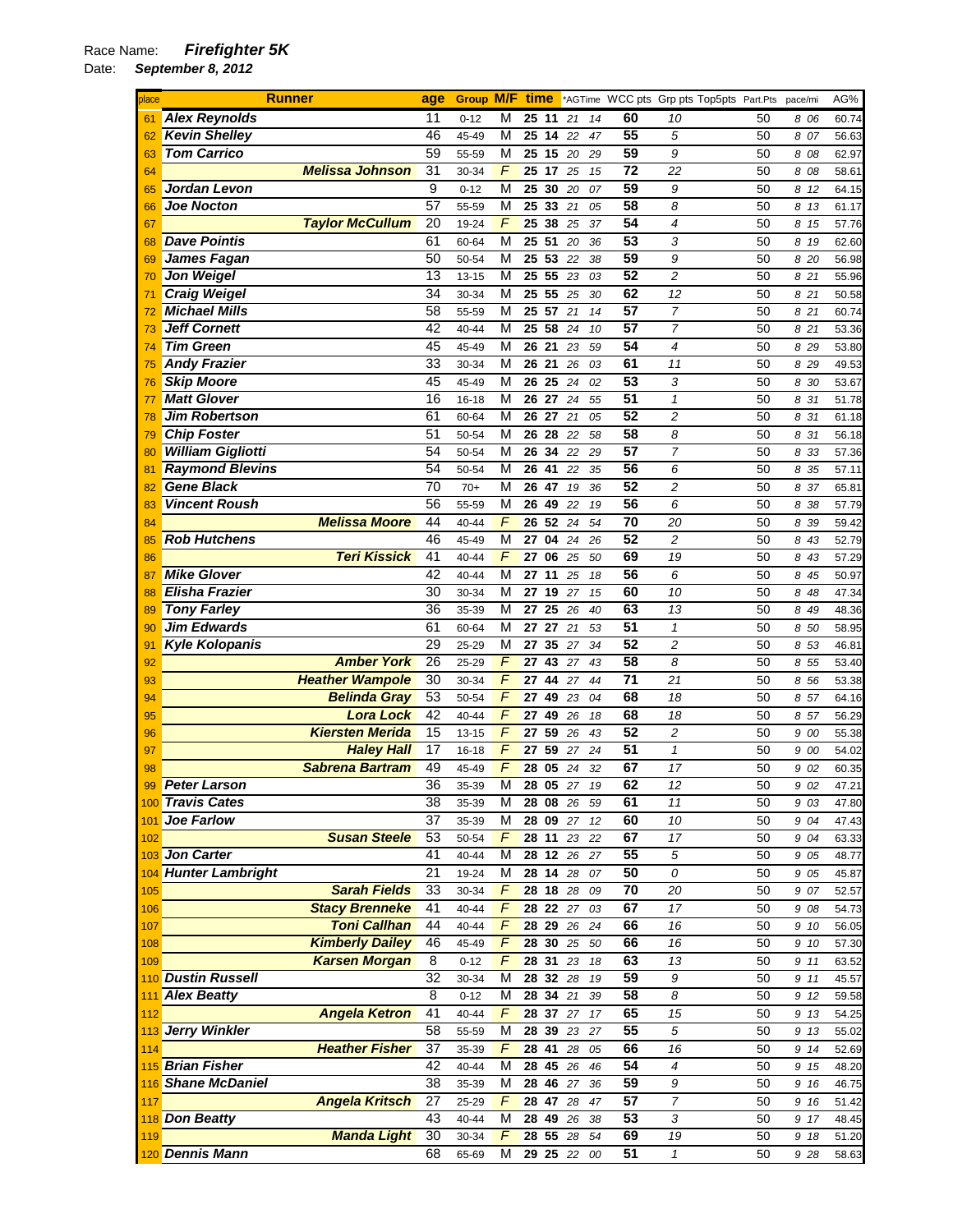| place | <b>Runner</b>                | age             | Group M/F |                | time     |                 |          |    |                 | *AGTime WCC pts Grp pts Top5pts Part.Pts pace/mi |    |          | AG%   |
|-------|------------------------------|-----------------|-----------|----------------|----------|-----------------|----------|----|-----------------|--------------------------------------------------|----|----------|-------|
| 121   | <b>Aimee Vanmiddlesworth</b> | 42              | 40-44     | F              |          | 29 27 27        |          | 50 | 64              | 14                                               | 50 | 9 29     | 53.17 |
| 122   | <b>Michelle Kircher</b>      | 42              | 40-44     | F              | 29       | 29              | 27       | 52 | 63              | 13                                               | 50 | 9 2 9    | 53.11 |
| 123   | <b>Brenda Baumer</b>         | 48              | 45-49     | F              | 29       | 35 26           |          | 10 | 65              | 15                                               | 50 | 9 31     | 56.57 |
| 124   | <b>Mariah Seals</b>          | 20              | 19-24     | F              | 29       | 38              | 29       | 37 | 53              | 3                                                | 50 | 9 32     | 49.96 |
| 125   | <b>Teresa Bryant</b>         | 52              | 50-54     | F              | 29       | 45              | 24       | 59 | 66              | 16                                               | 50 | 9 35     | 59.21 |
| 126   | <b>Alexis Baumer</b>         | 11              | $0 - 12$  | F              | 29       | 54              | 26       | 36 | 62              | 12                                               | 50 | 9 37     | 55.65 |
| 127   | <b>Dave Kelly</b>            | 50              | 50-54     | M              | 29       | 56 26           |          | 11 | 55              | 5                                                | 50 | 9 38     | 49.27 |
| 128   | <b>Nate Reynolds</b>         | 13              | $13 - 15$ | M              | 29       | 58              | 26       | 39 | 51              | $\pmb{\mathcal{1}}$                              | 50 | 9 39     | 48.40 |
| 129   | <b>Heather Caldwell</b>      | 35              | 35-39     | F              | 29       | 59              | 29       | 38 | 65              | 15                                               | 50 | 9 39     | 49.95 |
| 130   | <b>Zach Hawk</b>             | $\overline{34}$ | 30-34     | M              | 30       | 18              | 29       | 49 | 58              | 8                                                | 50 | 9 45     | 43.27 |
| 131   | <b>Tami Stevens</b>          | 52              | 50-54     | F              | 30       | 19              | 25       | 28 | 65              | 15                                               | 50 | 9 45     | 58.10 |
| 132   | <b>Tonya Paxton</b>          | 25              | 25-29     | F              | 30       | 24              | 30       | 24 | 56              | 6                                                | 50 | 9 47     | 48.68 |
| 133   | <b>Bethan Ervin</b>          | 44              | 40-44     | F              | 30 28    |                 | 28       | 15 | 62              | 12                                               | 50 | 948      | 52.40 |
| 134   | <b>Debbie Robbins</b>        | 56              | 55-59     | F              | 30       | 31              | 24       | 18 | 66              | 16                                               | 50 | 9 49     | 60.92 |
| 135   | <b>Jack Frech</b>            | 45              | 45-49     | M              | 30 31    |                 | 27       | 46 | 51              | $\pmb{\mathcal{1}}$                              | 50 | 9 49     | 46.46 |
| 136   | <b>Will Brenneke</b>         | 9               | $0 - 12$  | M              | 30       | 33              | 24       | 06 | 57              | $\overline{7}$                                   | 50 | 9 50     | 53.55 |
| 137   | <b>Emily Ross</b>            | 26              | $25 - 29$ | F              | 30 51    |                 | 30       | 51 | 55              | 5                                                | 50 | 9 56     | 47.97 |
| 138   | <b>Samantha Decker</b>       | 16              | 16-18     | F              | 30       | 53              | 29       | 52 | 50              | 0                                                | 50 | 9 56     | 49.56 |
| 139   | <b>Renee McCullum</b>        | 50              | 50-54     | F              | 30       | 56 26           |          | 40 | 64              | 14                                               | 50 | 9 57     | 55.49 |
| 140   | <b>Brandon Wetherell</b>     | 16              | 16-18     | M              | 30 57    |                 | 29       | 09 | 50              | 0                                                | 50 | 9 58     | 44.25 |
| 141   | <b>Amy Decker</b>            | 46              | 45-49     | F              | 30       | 57              | 28       | 03 | 64              | 14                                               | 50 | 9 58     | 52.76 |
| 142   | <b>Erica Barker</b>          | 10              | $0 - 12$  | F              | 31       | 00              | 26       | 54 | 61              | 11                                               | 50 | 9 59     | 55.03 |
| 143   | <b>Ron Miller</b>            | 46              | 45-49     | M              | 31       | 08              | 28       | 06 | 50              | 0                                                | 50 | 10 01    | 45.90 |
| 144   | <b>Angela Buckland</b>       | 30              | 30-34     | F              | 31       | 10              | 31       | 09 | 68              | 18                                               | 50 | 10 02    | 47.50 |
| 145   | <b>Michelle Miller</b>       | 43              | 40-44     | $\overline{F}$ | 31       | 12              | 29       | 13 | 61              | 11                                               | 50 | 10 03    | 50.65 |
| 146   | <b>Todd Moistner</b>         | 35              | 35-39     | M              | 31       | 19              | 30       | 39 | 58              | 8                                                | 50 | 10 05    | 42.08 |
| 147   | <b>Sarah Dickman</b>         | 12              | $0 - 12$  | $\overline{F}$ | 31       | 24              | 28       | 33 | 60              | 10                                               | 50 | 10 06    | 51.85 |
| 148   | <b>Thomas Gross</b>          | 33              | 30-34     | М              | 31       | 31              | 31       | 09 | 57              | $\overline{7}$                                   | 50 | 10 09    | 41.41 |
| 149   | <b>Becky Reynolds</b>        | 41              | 40-44     | F              | 31       | 42              | 30       | 13 | 60              | 10                                               | 50 | 10 12    | 48.97 |
| 150   | <b>Natalie Wampole</b>       | 49              | 45-49     | F              | 31       | 46 27           |          | 45 | 63              | 13                                               | 50 | 10 13    | 53.35 |
| 151   | <b>Jane Barker</b>           | 46              | 45-49     | F              | 31       | 51              | 28       | 52 | 62              | 12                                               | 50 | 10 15    | 51.27 |
| 152   | <b>Aaron Johnson</b>         | 36              | 35-39     | M              | 31       | 53              | 31       | 01 | 57              | 7                                                | 50 | 10 16    | 41.59 |
| 153   | <b>Pat Bowers</b>            | 69              | 65-69     | F              | 32       | 08              | 20       | 59 | $\overline{51}$ | $\mathcal I$                                     | 50 | 10 21    | 70.54 |
| 154   | <b>David Caldwell</b>        | 72              | $70+$     | M              |          | <b>32 08 22</b> |          | 55 | $\overline{51}$ | $\mathbf{1}$                                     | 50 | 10 21    | 56.27 |
| 155   | <b>Dana Strugis</b>          | 39              | 35-39     | $\overline{F}$ | 32       | 20              | 31       | 17 | 64              | 14                                               | 50 | 10 24    | 47.31 |
| 156   | <b>Sherry Marcum</b>         | 48              | 45-49     | F              | 32 23    |                 | 28       | 38 | 61              | 11                                               | 50 | 10 25    | 51.68 |
| 157   | <b>Julie Vecera</b>          | 43              | 40-44     | F              | 32       | 36              | 30       | 32 | 59              | 9                                                | 50 | 30<br>10 | 48.48 |
| 158   | <b>Bernice Tipton</b>        | 52              | 50-54     | F              |          |                 | 32 36 27 | 23 | 63              | 13                                               | 50 | 10 30    | 54.03 |
| 159   | <b>Melanie McDaniel</b>      | 47              | 45-49     | F              |          | <b>32 41 29</b> |          | 16 | 60              | 10                                               | 50 | 10 31    | 50.58 |
|       | 160 Tom Pennington           | 55              | 55-59     | M              |          |                 | 32 41 27 | 26 | $\overline{54}$ | $\overline{4}$                                   | 50 | 10 31    | 47.02 |
| 161   | <b>Lindsay Boatright</b>     | 32              | 30-34     | F              |          | 32 42           | 32       | 36 | 67              | 17                                               | 50 | 10 32    | 45.39 |
| 162   | <b>Kimberly Carlton</b>      | 47              | 45-49     | $\overline{F}$ |          | 33 12 29        |          | 43 | 59              | 9                                                | 50 | 10 41    | 49.79 |
| 163   | <b>Payten Stockton</b>       | 8               | $0 - 12$  | F              |          |                 | 33 13 27 | 08 | 59              | 9                                                | 50 | 10 41    | 54.53 |
| 164   | <b>Reagan Wilmot</b>         | 6               | $0 - 12$  | F              | 33 17 25 |                 |          | 14 | 58              | 8                                                | 50 | 10 43    | 58.67 |
|       | 165 Joe Wilmot               | 36              | 35-39     | M              | 33 18 32 |                 |          | 24 | 56              | 6                                                | 50 | 10 43    | 39.82 |
| 166   | <b>Myranda Hartwell</b>      | 31              | 30-34     | F              |          | 33 52 33        |          | 49 | 66              | 16                                               | 50 | 10 54    | 43.76 |
| 167   | <b>Monica Schlichter</b>     | 37              | 35-39     | F              |          |                 | 33 52 33 | 10 | 63              | 13                                               | 50 | 10 54    | 44.62 |
| 168   | <b>Chrissy Burroughs</b>     | 30              | 30-34     | $\overline{F}$ |          |                 | 33 52 33 | 51 | 65              | 15                                               | 50 | 10 54    | 43.71 |
|       | 169 David Mullins            | 56              | 55-59     | M              | 33 54 28 |                 |          | 13 | 53              | 3                                                | 50 | 10 55    | 45.71 |
| 170   | <b>Annette Mullins</b>       | 51              | 50-54     | $\overline{F}$ | 33 54    |                 | 28       | 51 | 62              | 12                                               | 50 | 10 55    | 51.29 |
| 171   | <b>Angela Larson</b>         | 33              | 30-34     | $\sqrt{2}$     |          | 33 55 33        |          | 44 | 64              | 14                                               | 50 | 10 55    | 43.86 |
| 172   | <b>Lindsey Moistner</b>      | 23              | 19-24     | $\overline{F}$ |          | 34 02 34        |          | 02 | 52              | $\overline{c}$                                   | 50 | 10 57    | 43.49 |
| 173   | <b>Carol Ammerman</b>        | 69              | 65-69     | F              |          | 34 06 22        |          | 16 | 50              | 0                                                | 50 | 10 59    | 66.48 |
| 174   | <b>Judy Pierce</b>           | 50              | 50-54     | F              |          | 34 15 29        |          | 32 | 61              | $11$                                             | 50 | 11 01    | 50.11 |
| 175   | <b>Mercedes Vaughn</b>       | 15              | 13-15     | F              |          | 34 50 33        |          | 16 | 51              | $\mathbf{1}$                                     | 50 | 11 13    | 44.49 |
| 176   | <b>Stephania Cross</b>       | 30              | 30-34     | F              | 34 51    |                 | 34       | 50 | 63              | 13                                               | 50 | 11 13    | 42.48 |
| 177   | <b>Natalie Hatton</b>        | 35              | 35-39     | F              |          |                 | 35 00 34 | 35 | 62              | 12                                               | 50 | 11 16    | 42.79 |
| 178   | <b>Kristen Brunton</b>       | 38              | 35-39     | $\overline{F}$ | 35 01    |                 | 34       | 06 | 61              | 11                                               | 50 | 11 16    | 43.41 |
|       | 179 Dean Smith               | 53              | 50-54     | М              |          | 35 01 29        |          | 53 | 54              | $\overline{4}$                                   | 50 | 11 16    | 43.16 |
| 180   | <b>Tina Carter-Bogue</b>     | 49              | 45-49     | F              |          |                 | 35 27 30 | 58 | 58              | 8                                                | 50 | 11 25    | 47.81 |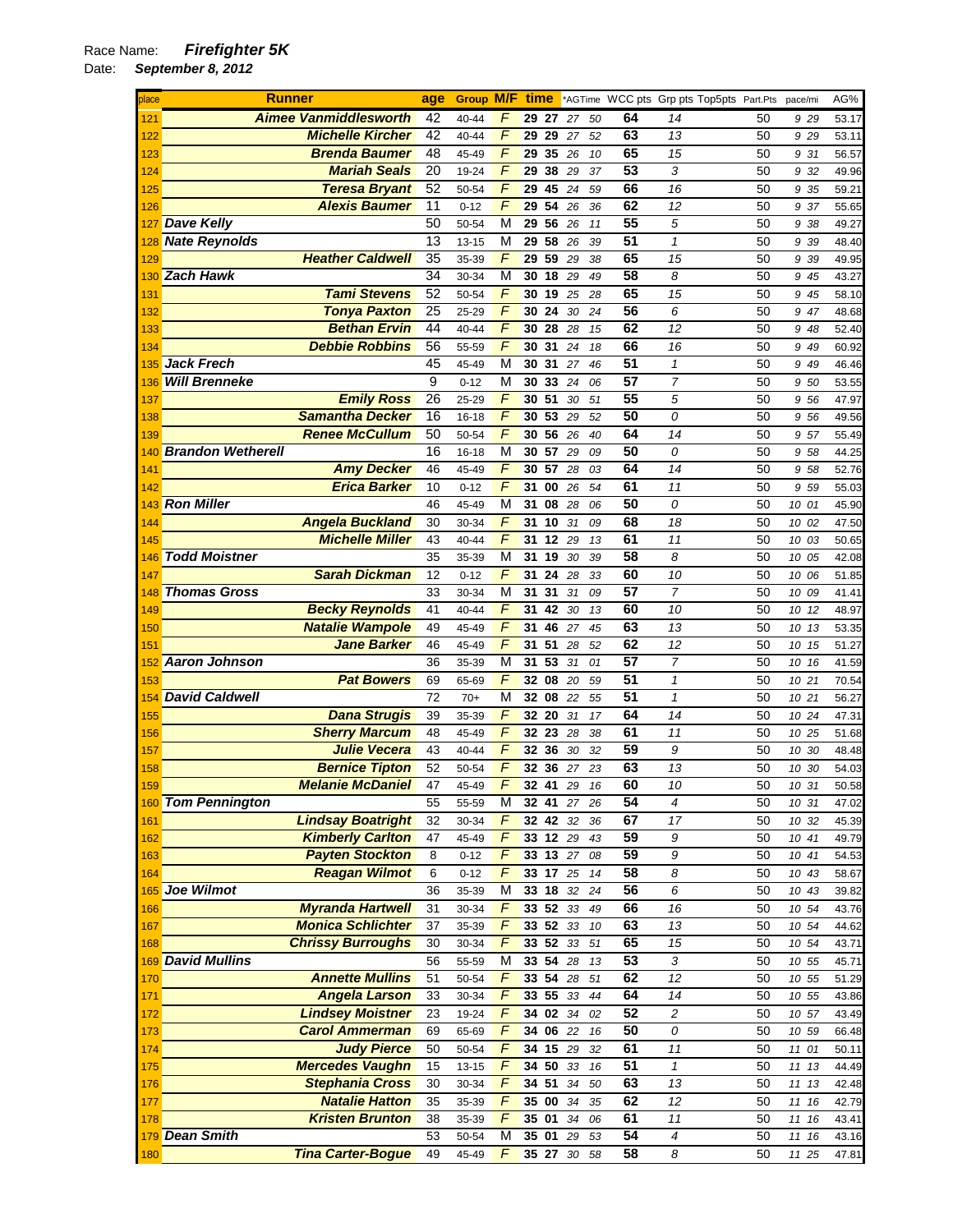## Race Name: *Firefighter 5K*

| place       | <b>Runner</b>                                 | age            | <b>Group M/F</b> |                     | time     |                    |          |          |                 |                     | *AGTime WCC pts Grp pts Top5pts Part.Pts | pace/mi        | AG%            |
|-------------|-----------------------------------------------|----------------|------------------|---------------------|----------|--------------------|----------|----------|-----------------|---------------------|------------------------------------------|----------------|----------------|
| 181         | <b>Jared Haley</b>                            | 31             | 30-34            | М                   | 35 34    |                    | 35       | 24       | 56              | 6                   | 50                                       | 11 27          | 36.44          |
| 182         | <b>Betsy Frazier</b>                          | 26             | 25-29            | F                   | 35       | 37                 | 35       | 37       | 54              | 4                   | 50                                       | 11 28          | 41.55          |
| 183         | <b>Chris Larsen</b>                           | 41             | 40-44            | M                   | 35 59    |                    | 33       | 45       | 52              | 2                   | 50                                       | 11 35          | 38.22          |
| 184         | <b>Jonathan Larsen</b>                        | 13             | $13 - 15$        | M                   | 36 00    |                    | 32       | 01       | 50              | 0                   | 50                                       | 11<br>35       | 40.29          |
| 185         | Jacob Jefferis                                | 9              | $0 - 12$         | M                   | 36 05    |                    | 28       | 27       | 56              | 6                   | 50                                       | 11<br>37       | 45.33          |
| 186         | <b>Tiffany Sheley</b>                         | 35             | 35-39            | F                   | 36 17    |                    | 35       | 52       | 60              | 10                  | 50                                       | 11<br>41       | 41.27          |
| 187         | <b>Ellen Johnson</b>                          | 63             | 60-64            | F                   | 36       | 23                 | 26       | 10       | 53              | 3                   | 50                                       | 11 43          | 56.58          |
| 188         | <b>David Johnson</b>                          | 51             | 50-54            | M                   | 36 23    |                    | 31       | 34       | 53              | 3                   | 50                                       | 11<br>43       | 40.87          |
| 189         | <b>Joe Silvers</b>                            | 57             | 55-59            | М                   | 36       | 30                 | 30       | 08       | 52              | 2                   | 50                                       | 45<br>11       | 42.82          |
| 190         | <b>Stephanie Wright</b>                       | 37             | 35-39            | F                   | 36       | 33                 | 35       | 48       | 59              | 9                   | 50                                       | 11<br>46       | 41.35          |
| 191         | <b>Sarah Jefferis</b>                         | 39             | 35-39            | F                   | 36       | 40                 | 35       | 29       | 58              | 8                   | 50                                       | 11 48          | 41.72          |
| 192         | <b>Cole Farlow</b>                            | $\overline{7}$ | $0 - 12$         | М                   | 36       | 45                 | 26       | 39       | 55              | 5                   | 50                                       | 11 50          | 48.42          |
| 193         | <b>Chase Cates</b>                            | $\overline{7}$ | $0 - 12$         | М                   | 36       | 45                 | 26       | 39       | 54              | 4                   | 50                                       | 11 50          | 48.42          |
| 194         | <b>Beth Beatty</b>                            | 37             | 35-39            | F                   | 36       | 46                 | 36       | 00       | 57              | 7                   | 50                                       | 11<br>50       | 41.10          |
| 195         | <b>Marissa Cates</b>                          | $\overline{7}$ | $0 - 12$         | F                   |          | 36 51              | 29       | 04       | 57              | $\overline{7}$      | 50                                       | 11 52          | 50.93          |
| 196         | <b>Leslie Gettinger</b>                       | 29             | 25-29            | F                   | 37       | 19                 | 37       | 19       | 53              | 3                   | 50                                       | 12 01          | 39.66          |
| 197         | <b>Patricia Ours</b>                          | 56             | 55-59            | F                   | 37       | 35                 | 29       | 55       | 65              | 15                  | 50                                       | 12 06          | 49.47          |
| 198         | <b>Isaac Moistner</b>                         | 10             | $0 - 12$         | М                   | 37       | 42                 | 30       | 48       | 53              | 3                   | 50                                       | 12 08          | 41.88          |
| 199         | <b>Jayda Roberts</b>                          | 8              | $0 - 12$         | F<br>F              | 37       | 43                 | 30       | 49       | 56<br>56        | 6                   | 50                                       | 12 08          | 48.02          |
| 200         | <b>Melanie Roberts</b><br><b>Andy Roberts</b> | 39             | 35-39            | M                   | 37       | 45<br>46           | 36       | 32       | 55              | 6                   | 50                                       | 12 09          | 40.52          |
| 201         |                                               | 38<br>42       | 35-39            |                     | 37       |                    | 36       | 14       | 51              | 5<br>$\mathcal I$   | 50                                       | 12 09          | 35.61          |
| <u> 202</u> | <b>Wayne Roussel</b><br><b>Joyce Duker</b>    | 63             | 40-44            | M<br>$\overline{F}$ | 37<br>37 | 47<br>54           | 35<br>27 | 11<br>15 | 52              | 2                   | 50<br>50                                 | 12<br>-10      | 36.67          |
| 203         | <b>Doug Brown</b>                             | 50             | 60-64            | M                   | 37       | 58                 | 33       |          | 52              | 2                   | 50                                       | 12 12<br>12 13 | 54.31          |
| 204<br>205  | <b>Leland Nicholson</b>                       | 70             | 50-54<br>$70+$   | M                   | 38       | $\overline{12}$ 27 |          | 13<br>58 | 50              | 0                   | 50                                       | 12 18          | 38.84<br>46.14 |
| 206         | <b>Emma Barnett</b>                           | 9              | $0 - 12$         | F                   | 38       | 31                 | 32       | 29       | 55              | 5                   | 50                                       | 12 24          | 45.56          |
| 207         | John Campbell                                 | 42             | 40-44            | M                   | 38       | 42                 | 36       | 02       | 50              | 0                   | 50                                       | 12 27          | 35.80          |
| 208         | <b>Bonnie Hutchens</b>                        | 44             | 40-44            | F                   | 38       | 58                 | 36       | 08       | 58              | 8                   | 50                                       | 12 33          | 40.97          |
| 209         | <b>Rachel Ernst</b>                           | 33             | 30-34            | F                   | 39       | 05                 | 38       | 53       | 62              | 12                  | 50                                       | 12 35          | 38.07          |
| 210         | <b>Brad Stahlhut</b>                          | 32             | 30-34            | M                   | 39       | 08                 | 38       | 50       | 55              | 5                   | 50                                       | 12 36          | 33.22          |
| 211         | <b>Misty Vaughn</b>                           | 32             | 30-34            | F                   | 39       | 09                 | 39       | 02       | 61              | 11                  | 50                                       | 12 36          | 37.91          |
| 212         | <b>Dawn Long</b>                              | 28             | 25-29            | F                   | 39       | 11                 | 39       | 11       | 52              | 2                   | 50                                       | 12 37          | 37.77          |
| 213         | <b>Betsy Pitcock</b>                          | 36             | 35-39            | $\overline{F}$      | 39       | 11                 | 38       | 34       | 55              | 5                   | 50                                       | 12 37          | 38.38          |
| 214         | <b>Cathy Weaver</b>                           | 63             | 60-64            | F                   | 39 27    |                    | 28       | 22       | 51              | $\mathbf{1}$        | 50                                       | 12 42          | 52.18          |
| 215         | <b>Leslie Warner</b>                          | 40             | 40-44            | F                   | 39       | 28                 | 37       | 55       | $\overline{57}$ | 7                   | 50                                       | 12 42          | 39.03          |
| 216         | <b>Cindy Kelly</b>                            | 48             | 45-49            | F                   | 39 51    |                    | 35       | 14       | 57              | $\overline{7}$      | 50                                       | 12 50          | 42.00          |
| 217         | Jenna Larsen                                  | 9              | $0 - 12$         | F                   | 39       | 53                 | 33       | 38       | $\overline{54}$ | 4                   | 50                                       | 12 50          | 44.00          |
| 218         | <b>Christie Larsen</b>                        | 38             | 35-39            | F                   | 39       | 54                 | 38       | 51       | 54              | 4                   | 50                                       | 12 51          | 38.09          |
| 219         | <b>Sylvia Russell</b>                         | 58             | 55-59            | $\overline{F}$      |          | 40 14 31           |          | 09       | 64              | 14                  | 50                                       | 12 57          | 47.52          |
| 220         | <b>Ambyr Mayberry</b>                         | 32             | 30-34            | F                   |          | 40 17 40           |          | 10       | 60              | 10                  | 50                                       | 12 58          | 36.85          |
| 221         | <b>Ann Adams</b>                              | 51             | 50-54            | F                   |          | 40 18 34           |          | 18       | 60              | 10                  | 50                                       | 12 58          | 43.14          |
| 222         | <b>Vera Frame</b>                             | 71             | $70+$            | F                   |          | 40 24 25           |          | 29       | 50              | 0                   | 50                                       | 13 00          | 58.07          |
| 223         | <b>Brad Fisher</b>                            | 39             | 35-39            | М                   | 40 27    |                    | 38       | 31       | 54              | 4                   | 50                                       | 13 01          | 33.50          |
| 224         | <b>Rusty McCullum</b>                         | 52             | 50-54            | M                   |          | 40 28 34           |          | 50       | 51              | 1                   | 50                                       | 13 01          | 37.04          |
| 225         | <b>Angie Dickman</b>                          | 43             | 40-44            | F                   |          | 41 22 38           |          | 44       | 56              | 6                   | 50                                       | 13 19          | 38.20          |
| 226         | <b>Brooke Bell</b>                            | 31             | 30-34            | F                   | 41       | 27                 | 41       | 24       | 59              | 9                   | 50                                       | 13 20          | 35.75          |
| 227         | <b>Natalie Fields</b>                         | 39             | 35-39            | F                   | 41       | 38                 | 40       | 17       | 53              | 3                   | 50                                       | 13 24          | 36.74          |
| 228         | <b>Shelia Campbell</b>                        | 53             | 50-54            | $\overline{F}$      | 41       | 40                 | 34       | 33       | 59              | 9                   | 50                                       | 13 25          | 42.84          |
| 229         | <b>Kate Robinson</b>                          | 23             | 19-24            | F                   | 41       | 40                 | 41       | 40       | 51              | $\pmb{\mathcal{1}}$ | 50                                       | 13 25          | 35.52          |
| 230         | <b>Nick Andreas</b>                           | 31             | 30-34            | М                   | 41 41    |                    | 41       | 29       | 54              | 4                   | 50                                       | 13 25          | 31.10          |
| 231         | <b>Elaine Moistner</b>                        | 47             | 45-49            | F                   | 41       | 46                 | 37       | 24       | 56              | 6                   | 50                                       | 13 27          | 39.58          |
| 232         | <b>Julie Roddy</b>                            | 48             | 45-49            | F                   |          | 42 00 37           |          | 08       | 55              | 5                   | 50                                       | 13 31          | 39.85          |
| 233         | <b>Andrea Kolopanis</b>                       | 31             | 30-34            | F                   |          | 42 07 42           |          | 04       | 58              | 8                   | 50                                       | 13 33          | 35.19          |
| 234         | <b>April Thurston</b>                         | 33             | 30-34            | F                   |          | 42 56              | 42       | 43       | 57              | $\overline{7}$      | 50                                       | 13 49          | 34.65          |
| 235         | <b>Sandra Roussel</b>                         | 50             | 50-54            | F<br>$\overline{F}$ | 43 07    |                    | 37       | 11       | 58              | 8                   | 50                                       | 13 53          | 39.81          |
| 236         | <b>Laura Parker</b>                           | 34             | 30-34            |                     | 43 22    |                    | 43       | 01       | 56              | 6                   | 50                                       | 13 58          | 34.41          |
| 237         | <b>Carol Ott</b><br><b>Pam Woods</b>          | 56             | 55-59            | $\overline{F}$<br>F |          | 43 24              | 34       | 33       | 63<br>62        | 13                  | 50                                       | 13 58          | 42.84          |
| 238<br>239  | <b>Rhonda Rohrer</b>                          | 57<br>52       | 55-59<br>50-54   | F                   | 43 25    | 43 35 36           | 34       | 05<br>37 | 57              | 12<br>7             | 50<br>50                                 | 13 58<br>14 02 | 43.42<br>40.42 |
|             | 240 Michael Vaughn                            | 31             | 30-34            | М                   |          | 43 41 43           |          | 28       | 53              | 3                   | 50                                       | 14 04          | 29.67          |
|             |                                               |                |                  |                     |          |                    |          |          |                 |                     |                                          |                |                |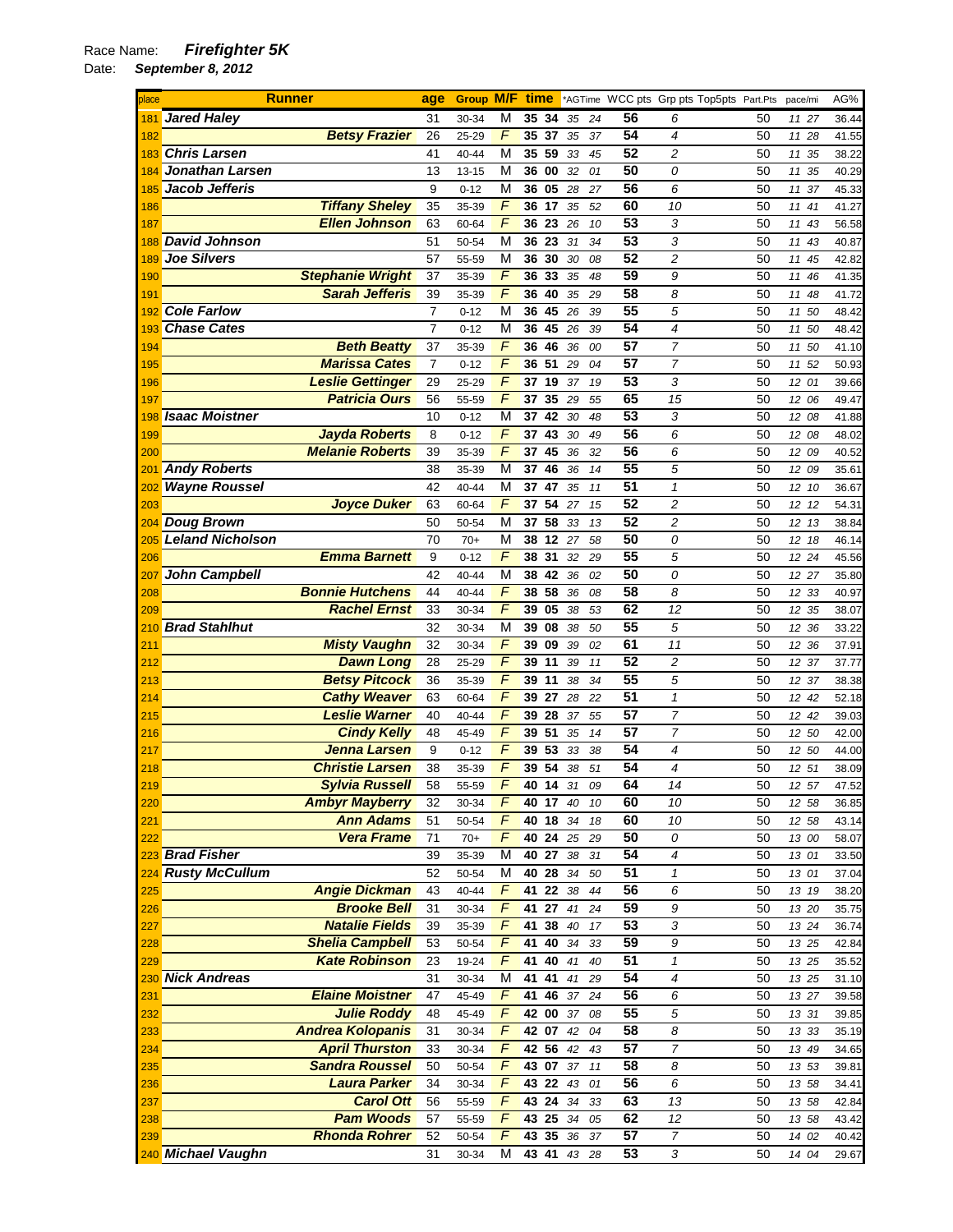| place | <b>Runner</b>             | age | <b>Group M/F time</b> |                |                  |    |    |    |                 | *AGTime WCC pts Grp pts Top5pts Part.Pts |    | pace/mi | AG%   |
|-------|---------------------------|-----|-----------------------|----------------|------------------|----|----|----|-----------------|------------------------------------------|----|---------|-------|
| 241   | <b>Paula Snipe</b>        | 57  | 55-59                 | F              | 43 42            |    | 34 | 19 | 61              | 11                                       | 50 | 14 04   | 43.14 |
| 242   | <b>Stephen Moore</b>      | 56  | 55-59                 | М              | 44 11            |    | 36 | 47 | 51              | $\mathbf{1}$                             | 50 | 14 13   | 35.08 |
|       | 243 Michael Jacob         | 34  | 30-34                 | М              | 44               | 37 | 43 | 54 | 52              | 2                                        | 50 | 14 22   | 29.38 |
| 244   | <b>Scott Deaton</b>       | 39  | 35-39                 | М              | 44 43            |    | 42 | 34 | 53              | 3                                        | 50 | 14 24   | 30.30 |
| 245   | <b>Leslie Wise</b>        | 23  | 19-24                 | F              | 45 08            |    | 45 | 08 | 50              | 0                                        | 50 | 14 32   | 32.79 |
| 246   | <b>Angie Keihn</b>        | 47  | 45-49                 | F              | 45 29            |    | 40 | 43 | 54              | 4                                        | 50 | 14 38   | 36.34 |
| 247   | <b>Gina Ruffcorn</b>      | 41  | 40-44                 | F              | 45               | 36 | 43 | 28 | 55              | 5                                        | 50 | 14 41   | 34.05 |
| 248   | <b>Rex Bell</b>           | 60  | 60-64                 | М              | 45 39            |    | 36 | 43 | 50              | 0                                        | 50 | 14 42   | 35.13 |
| 249   | <b>Deborah Jordan</b>     | 54  | 50-54                 | F              | 45               | 40 | 37 | 22 | 56              | 6                                        | 50 | 14 42   | 39.61 |
| 250   | <b>Linda Ferriell</b>     | 55  | 55-59                 | F              | 45 41            |    | 36 | 53 | 60              | 10                                       | 50 | 14 42   | 40.13 |
| 251   | <b>Thereasa Miller</b>    | 44  | 40-44                 | $\overline{F}$ | 45               | 44 | 42 | 24 | 54              | 4                                        | 50 | 14 43   | 34.91 |
| 252   | <b>Teffiny Clarkston</b>  | 31  | 30-34                 | F              | 45 50            |    | 45 | 46 | 55              | 5                                        | 50 | 14 45   | 32.33 |
| 253   | Jonathan Geise            | 25  | 25-29                 | M              | 46 48            |    | 46 | 48 | 51              | $\mathbf{1}$                             | 50 | 15 04   | 27.56 |
| 254   | <b>Cassey Kelly</b>       | 33  | 30-34                 | F              | 47               | 03 | 46 | 48 | 54              | 4                                        | 50 | 15 09   | 31.62 |
| 255   | <b>Ella Parker</b>        | 8   | $0 - 12$              | F              | 47               | 03 | 38 | 27 | 53              | 3                                        | 50 | 15 09   | 38.50 |
| 256   | <b>David Swafford</b>     | 33  | 30-34                 | М              | 47 04            |    | 46 | 32 | 51              | $\mathbf{1}$                             | 50 | 15 09   | 27.73 |
| 257   | <b>Phyllis Savoy</b>      | 53  | 50-54                 | F              | 47               | 05 | 39 | 02 | $\overline{55}$ | 5                                        | 50 | 15 09   | 37.91 |
| 258   | <b>Jennifer Haler</b>     | 33  | 30-34                 | F              | 47               | 06 | 46 | 51 | $\overline{53}$ | 3                                        | 50 | 15 10   | 31.59 |
| 259   | <b>Nickie Pearson</b>     | 29  | 25-29                 | F              | 47               | 29 | 47 | 29 | 51              | $\mathcal I$                             | 50 | 15 17   | 31.17 |
| 260   | <b>Bart Mays</b>          | 30  | 30-34                 | М              | 47               | 30 | 47 | 23 | 50              | 0                                        | 50 | 15 17   | 27.23 |
| 261   | <b>Brandy McClurg</b>     | 39  | 35-39                 | $\overline{F}$ | 47 36            |    | 46 | 03 | 52              | $\overline{c}$                           | 50 | 15 19   | 32.13 |
| 262   | <b>Sirley Salazar</b>     | 38  | 35-39                 | $\overline{F}$ | 48               | 30 | 47 | 13 | 51              | $\mathbf{1}$                             | 50 | 15 37   | 31.34 |
| 263   | <b>Madison Barnett</b>    | 7   | $0 - 12$              | F              | 49 04            |    | 38 | 42 | 52              | $\overline{c}$                           | 50 | 15 48   | 38.25 |
| 264   | <b>Michelle Johnson</b>   | 34  | 30-34                 | F              | 49               | 05 | 48 | 41 | 52              | $\overline{c}$                           | 50 | 15 48   | 30.40 |
| 265   | <b>Sarah Geise</b>        | 58  | 55-59                 | F              | 49 19            |    | 38 | 11 | 59              | 9                                        | 50 | 15 52   | 38.77 |
| 266   | <b>Kyle Newton</b>        | 25  | 25-29                 | М              | 49 19            |    | 49 | 19 | 50              | 0                                        | 50 | 15 52   | 26.16 |
| 267   | <b>Nancy Best</b>         | 49  | 45-49                 | F              | 49               | 19 | 43 | 04 | 53              | 3                                        | 50 | 15 52   | 34.36 |
| 268   | <b>Brianne Puterbaugh</b> | 32  | 30-34                 | $\overline{F}$ | 51               | 08 | 50 | 59 | $\overline{51}$ | $\mathbf{1}$                             | 50 | 16 27   | 29.03 |
| 269   | <b>Ann Alcorn</b>         | 55  | 55-59                 | $\overline{F}$ | 51 11            |    | 41 | 19 | 58              | 8                                        | 50 | 16 28   | 35.82 |
| 270   | <b>Janine Hurd</b>        | 49  | 45-49                 | F              | 51               | 12 | 44 | 43 | 52              | $\overline{c}$                           | 50 | 16 29   | 33.10 |
| 271   | <b>Paula Edwards</b>      | 62  | 60-64                 | F              | 51               | 30 | 37 | 36 | 50              | 0                                        | 50 | 16 35   | 39.37 |
| 272   | <b>Shara Short</b>        | 50  | 50-54                 | F              | 51               | 31 | 44 | 25 | 54              | 4                                        | 50 | 16 35   | 33.32 |
| 273   | <b>Gary Duker</b>         | 65  | 65-69                 | М              | 52 20            |    | 40 | 15 | 50              | 0                                        | 50 | 16 51   | 32.05 |
| 274   | <b>Cathy Turner</b>       | 42  | 40-44                 | $\overline{F}$ | 52 21            |    | 49 | 29 | $\overline{53}$ | 3                                        | 50 | 16 51   | 29.91 |
| 275   | <b>Jeannie Kasper</b>     | 57  | 55-59                 | $\overline{F}$ | 52 26            |    | 41 | 10 | 57              | $\overline{7}$                           | 50 | 16 53   | 35.95 |
| 276   | <b>Debbie Greenwood</b>   | 53  | 50-54                 | F              | 52 27            |    | 43 | 29 | 53              | 3                                        | 50 | 16 53   | 34.03 |
| 277   | <b>Debbie Morris</b>      | 50  | 50-54                 | F              | 52 28            |    | 45 | 15 | 52              | $\overline{\mathbf{c}}$                  | 50 | 16 53   | 32.71 |
| 278   | Juanita Jenkins           | 43  | 40-44                 | $\overline{F}$ | 52 28            |    | 49 | 08 | 52              | $\overline{c}$                           | 50 | 16 53   | 30.12 |
| 279   | <b>Mandy Newhouse</b>     | 28  | 25-29                 | F              | 52 57            |    | 52 | 57 | $\overline{50}$ | 0                                        | 50 | 17 03   | 27.95 |
|       | 280 Kenny Newhouse        | 39  | 35-39                 | М              | 52 58 50         |    |    | 26 | 52              | 2                                        | 50 | 17 03   | 25.58 |
| 281   | <b>Kim Hokey</b>          | 57  | 55-59                 | F              | 53 14            |    | 41 | 48 | 56              | 6                                        | 50 | 17 08   | 35.41 |
| 282   | <b>Mariam Zimmer</b>      | 57  | 55-59                 | F              | 53 34 42         |    |    | 03 | 55              | 5                                        | 50 | 17 14   | 35.19 |
| 283   | <b>Kim Pattison</b>       | 50  | 50-54                 | F              | 53 35            |    | 46 | 12 | 51              | $\mathcal I$                             | 50 | 17 15   | 32.03 |
| 284   | <b>John Pattison</b>      | 55  | 55-59                 | М              | 53 35            |    | 44 | 59 | 50              | 0                                        | 50 | 17 15   | 28.68 |
| 285   | <b>Savannah Dungan</b>    | 10  | $0 - 12$              | F              | 54 12            |    | 47 | 01 | 51              | $\mathbf{1}$                             | 50 | 17 27   | 31.48 |
| 286   | <b>Cameron Gumm</b>       | 9   | $0 - 12$              | М              | 5422             |    | 42 | 52 | 52              | $\overline{\mathbf{c}}$                  | 50 | 17 30   | 30.09 |
| 287   | <b>Renee Sloan</b>        | 56  | 55-59                 | F              | 54 49            |    | 43 | 38 | 54              | 4                                        | 50 | 17 39   | 33.91 |
| 288   | <b>Abby Ahrens</b>        | 9   | $0 - 12$              | F              | 55 <sub>12</sub> |    | 46 | 33 | 50              | 0                                        | 50 | 17 46   | 31.79 |
| 289   | <b>Colleen Cottrell</b>   | 58  | 55-59                 | F              | 55 14            |    | 42 | 45 | 53              | 3                                        | 50 | 17 47   | 34.61 |
| 290   | <b>Ben Ahrens</b>         | 11  | $0 - 12$              | М              | 55 27 46         |    |    | 46 | 51              | 1                                        | 50 | 17 51   | 27.58 |
| 291   | <b>Jennifer Risch</b>     | 49  | 45-49                 | F              | 55 33            |    | 48 | 31 | 51              | $\mathbf{1}$                             | 50 | 17 53   | 30.51 |
| 292   | <b>Renee Lakes</b>        | 40  | $40 - 44$             | F              | 55 34            |    | 53 | 23 | 51              | $\mathbf{1}$                             | 50 | 17 53   | 27.72 |
| 293   | <b>Andrea Harmeyer</b>    | 39  | 35-39                 | F              | 56 54            |    | 55 | 03 | 50              | 0                                        | 50 | 18 19   | 26.88 |
| 294   | <b>Thomas Ritter</b>      | 39  | 35-39                 | М              | 56 54 54         |    |    | 10 | 51              | $\mathbf{1}$                             | 50 | 18 19   | 23.81 |
| 295   | <b>Ricky Dixon</b>        | 38  | 35-39                 | М              | 56 55            |    | 54 | 36 | 50              | 0                                        | 50 | 18 19   | 23.63 |
| 296   | <b>Terri Brown</b>        | 49  | 45-49                 | F              | 57 04            |    | 49 | 50 | 50              | 0                                        | 50 | 18 22   | 29.70 |
| 297   | <b>Sam Andrews</b>        | 54  | 50-54                 | М              | 57 05            |    | 48 | 19 | 50              | 0                                        | 50 | 18 22   | 26.70 |
| 298   | <b>Pam Dailey</b>         | 55  | 55-59                 | F              | 57 46 46         |    |    | 38 | 52              | 2                                        | 50 | 18 36   | 31.74 |
| 299   | <b>Connie Degraw</b>      | 59  | 55-59                 | F              | 57 47            |    | 44 | 06 | $\overline{51}$ | $\boldsymbol{\mathcal{I}}$               | 50 | 18 36   | 33.56 |
| 300   | <b>Zayla Carter</b>       | 15  | 13-15                 | F              | 58 33 55         |    |    | 55 | 50              | 0                                        | 50 | 18 51   | 26.47 |